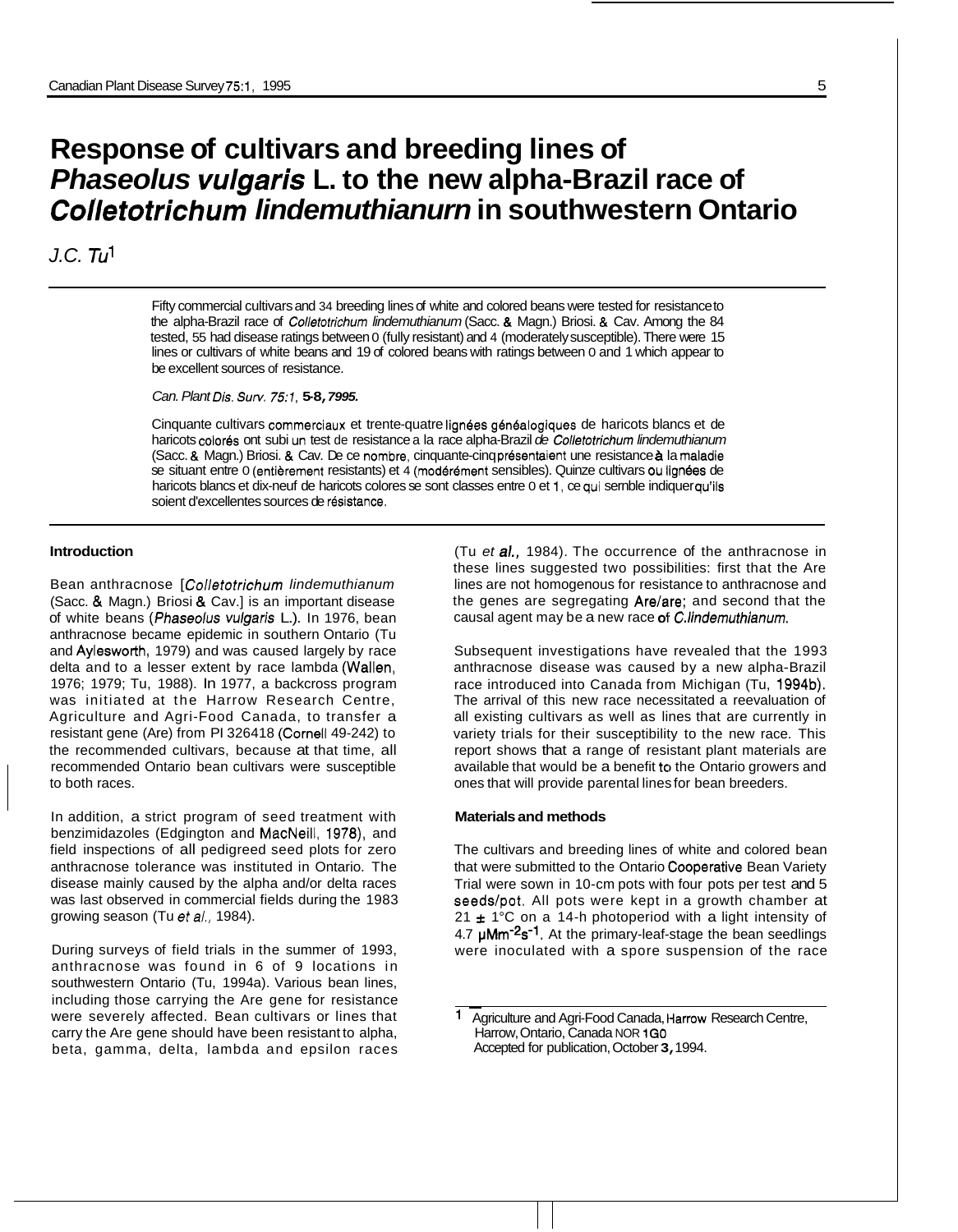alpha-Brazil of *C.lindemuthianum* from 3-week old colonies cultured on Mathur's agar (MA) (Champion *et a/.,* 1973). Five mL of sterilized distilled water was added to each plate and the surface of the culture was scraped to dislodge the spores. The spore suspensions derived from several plates were pooled, filtered through cheese cloth and the spore concentration used in this experiment was determined with a haemacytometer. Unless stated otherwise, the spore concentration was adjusted to 107 spores/ml H<sub>2</sub>O.

The spore suspension was brushed gently onto the upperand lower-surfaces of the primary leaves and the hypocotyl with a camel hair brush. The inoculated seedlings were then covered with a transparent plastic bag (Tu and Aylesworth, 1979) and the open end of the bag was fastened to the pot with an elastic band. In general, the inoculated seedlings were kept under the plastic cover for 4 days at 20°C in a growth chamber with 14 h light. The light source was a row of cool white fluorescent lamps supplemented with incandescent lamps. The light intensity was  $4.7 \mu \text{Mm}^{-2} \text{s}^{-1}$  at bench level. Upon removal of the plastic bags, the plants were kept in the same growth chamber for symptom development. The percentage of leaf area diseased was scored 6 days after inoculation using a 0-9 scale where  $0 =$  no disease,  $1 =$  < 10% of leaf vein with symptoms,  $2 = 10-19\%$  .... and  $9 =$  leaf dead. Thus, a score of 0 is considered resistant and scores between 1 and 9 show various degrees of susceptibility. The experiment was repeated once.

## **Results and discussion**

Fifty-five commercial cultivars and breeding lines had a disease severity rating of 0 to 4 indicating a high to moderate resistance to the disease caused by race alpha-Brazil in southwestern Ontario (Table 1 and 2). Among these resistant cultivars seventeen are currently recommended cultivars and could be adopted readily into commercial production in Ontario while the breeding lines could be used by breeders in the development of resistance to this disease.

These results should be helpful to growers, breeders, seed companies, and the Ontario bean industry.

#### **Acknowledgement**

The author wishes to thank the individuals and companies for supplying the seed used for testing. The technical assistance of Mr. Jing-Ming Zheng is also acknowledged.

#### **Literature cited**

- **1.** Champion, M.R., Brunet, D., Maudalt, M.L. and Ilami, R. **1973.**  Methode de contrôle de la resistance des varietes de haricots *I* I'anthracnose *(Colletotrichum lindemuthianum*  [Sacc. & Magn.] Briosi & Cav.) C.R. Hebd. Seances Acad. Agric. France **12:951-958.**
- **2.** Edgington, L.V. and MacNeill, B.H. **1978.** Control of bean anthracnose by seed treatment with systemic fungicides. Phytopathol. News **12:235.**
- **3.** Tu, J.C. **1994a.** Recurrence of anthracnose disease on field bean in southwestern Ontario in **1993.** Can. Plant Dis. Surv. **74:96.**
- **4.** Tu, J.C. **1994b.** Occurrence and characterization of the alpha-Brazil race of bean anthracnose *(Colletotrichum lindemuthianum)* in Ontario. Can. J. Plant Pathol. **16: 1 29-1 31**
- 5. Tu, J.C., Sheppard, J.W. and Laidlaw, D.M. **1984.** Occurrence and characterization of the epsilon race of bean anthracnose in Ontario. Plant Dis. **68:69-70.**
- **6.** Tu, J.C. **1988.** Control of bean anthracnose caused by the delta and lambda races of *Colletotrichum lindemuthianum* in Canada. Plant Dis. 72:5-8.
- **7.** Tu, J.C. and Ayleswotth, J.W. **1979.** An Effective method of screening white (pea) bean seedlings *(Phaseolus vulgaris* L.) for resistance to *Colletotrichum lindemuthianum.*  Phytopathol. *Z.* **99:131-137.**
- 8. Wallen, V.R. **1976.** Anthracnose on field beans in Ontario. Can. Plant Dis. Surv. **56:109.**
- **9.** Wallen, V.R. **1979.** The Occurrence of the lambda race of bean anthracnose in Ontario. Can. Plant Dis. Surv. **59:69.**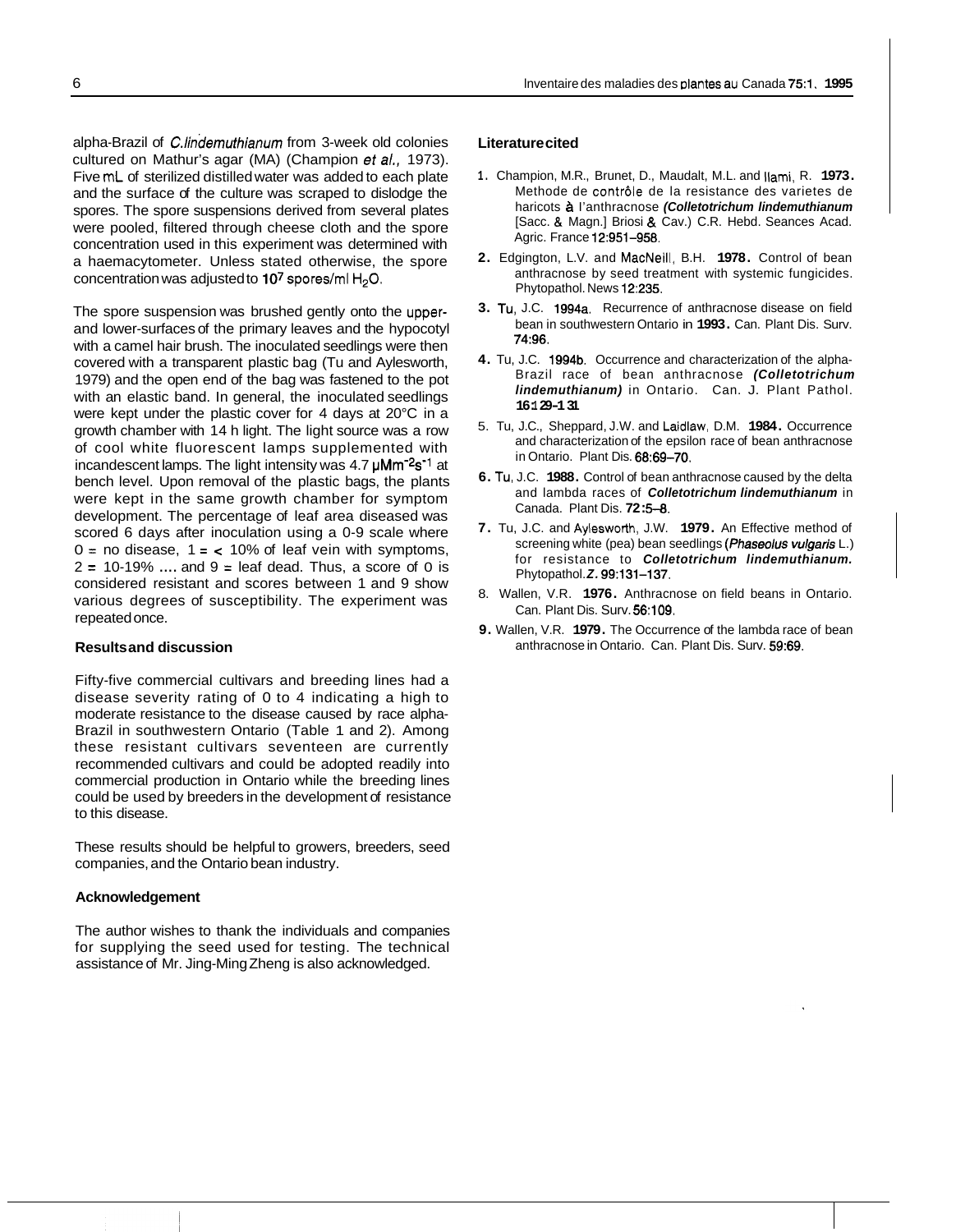| Cultivar*                  | Disease severity<br>Index‡ (0-9 scale) | Line*                  | Disease severity<br>Index‡ (0-9 scale) |
|----------------------------|----------------------------------------|------------------------|----------------------------------------|
| Ac Mariner <sup>a</sup>    | 6                                      | GTS 525 $e$            | 5                                      |
| Shetland <sup>a</sup>      | 9                                      | $GTS526^{\Theta}$      | 0                                      |
| OAC Cygnus <sup>b</sup>    | 0                                      | HR43-1582 <sup>a</sup> | 5                                      |
| Avanti <sup>d</sup>        | 7                                      | HR44-1585 <sup>a</sup> | 4                                      |
| Ex Rico 23 <sup>a</sup>    | 8                                      | HR46-1657 <sup>a</sup> | 5                                      |
| OAC Sprint <sup>b</sup>    | 9                                      | HR52-1712 <sup>a</sup> | 9                                      |
| Centralia <sup>a</sup>     | 8                                      | HR53-1712 <sup>a</sup> | 6                                      |
| OAC Gryphon <sup>b</sup>   | 9                                      | OAC 91-2 <sup>b</sup>  | 0                                      |
| Fleetside <sup>e</sup>     | $\mathbf 0$                            | OAC 92-1 <sup>b</sup>  | 0                                      |
| Envoye                     | 0                                      | OAC 93-1 <sup>b</sup>  | 6                                      |
| OAC Laserb                 | 6                                      | OAC 93-2 <sup>b</sup>  | 4                                      |
| OAC Speedvale <sup>b</sup> | $\mathbf 0$                            | OAC 93-3 <sup>b</sup>  | 5                                      |
| Vista <sup>e</sup>         | 8                                      | OAC 93-4 <sup>b</sup>  | 6                                      |
| Dresden <sup>a</sup>       | $\mathbf 0$                            | T9006 <sup>C</sup>     | $\mathbf 0$                            |
| Midland <sup>C</sup>       | 7                                      | T9203C                 | $\mathbf 0$                            |
| Mitchell <sup>a</sup>      | $\overline{c}$                         | T9301 <sup>C</sup>     | 5                                      |
| Crestwood <sup>e</sup>     | 5                                      | T9302 <sup>C</sup>     | $\overline{4}$                         |
| Schoonerd                  | 0                                      | T9303 <sup>C</sup>     | 0                                      |
| Stinger <sup>C</sup>       | 3                                      | T9304 <sup>C</sup>     | $\pmb{0}$                              |
| OAC Seaforth <sup>b</sup>  | 4                                      |                        |                                        |
| Wesland <sup>C</sup>       | 0                                      |                        |                                        |
| Rocket <sup>C</sup>        | 0                                      |                        |                                        |
| OAC Rico <sup>b</sup>      | 8                                      |                        |                                        |
| Harowood <sup>a</sup>      | 7                                      |                        |                                        |

Table 1. Reaction of white bean cultivars and lines to alpha-Brazil race of bean anthracnose in southwestern Ontario.†

t This list may include some private cultivars and lines. Interested parties wishing to obtain seeds should write directly to the respective sources.

Based on a 0-9 scale, where  $0 =$  no disease,  $1 =$ <10% of leaf vein with symptoms,  $2 = 10 - 19$ % ... and  $9 =$  leaf dead. Thus, a score of 0 is Ŧ. considered resistant and a score of 1 to 9 shows various degrees of susceptibility.

\* The superscripts following each cultivar indicate the source of seeds: (a) Harrow Research Station; (b) Crop Science, University of Guelph, Ontario; (c) Thompson & Sons Ltd., Ontario; (d) Rogers N.K., Idaho; (e) Gentec Seeds, Ontario.